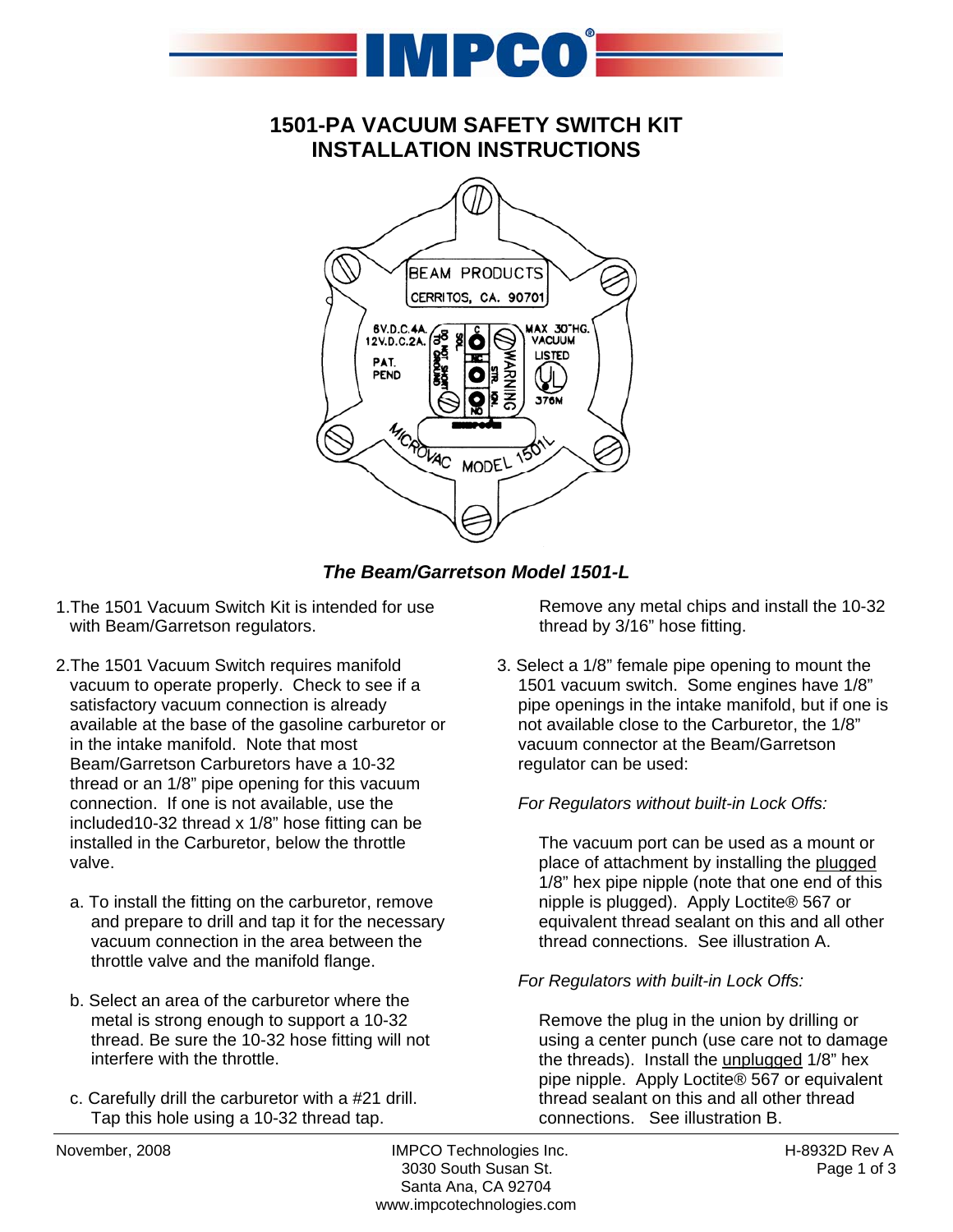



## *Illustration A: Installation without Connection to Manifold Vacuum*

- a. The 1/8" street "T" is installed next, so the vacuum switch can be installed on the male end of the 1/8" street "T."
- b. Install the vacuum switch and the 1/8" hose x 1/8" pipe hose fitting.
- 4. Install the 1/8" NPT vacuum hose fitting and hose between the fitting and the one connection at the carburetor or manifold. Cut the hose to correct length for a proper fit.
- 5. Review the wiring instructions (refer to the instructions enclosed with the Kit).
- 6. The Switch is now ready to operate. When the starter is engaged, the starter circuit will open the fuel solenoid to supply starting fuel requirements.
- 7. Beam/Garretson idle fuel mixture adjustments are preset at the factory to allow the engine to start. If more fuel is required, screw the mixture adjustment in about 1/4 turn at a time until the correct amount of fuel is being released.
- 8. When the engine starts, allow a few minutes to



## *Illustration B: Installation using Connection to Manifold Vacuum*

warm up before adjusting the main power adjustment at the Carburetor or Carburetor Adapter.

- a. Power adjustment is in for lean and out for rich.
- b. When the engine has warmed up, load the engine and adjust the power screw for smooth running performance.
- 9. For Beam/Garretson regulators that provide for an idle adjustment, slow the engine to an idle speed and adjust the idle mixture at the regulator for a smooth idle.
	- a. The idle mixture adjustment is the opposite of the power adjustment. Idle mixture is out for lean and in for rich.
	- b. Turn the idle mixture screw a small amount at a time. After each turn, speed up the engine and return to idle until you have a smooth idle. This will give you the correct starting mixture. Final fuel mixtures (CO%) must be set to specific OEM instructions for indoor use.